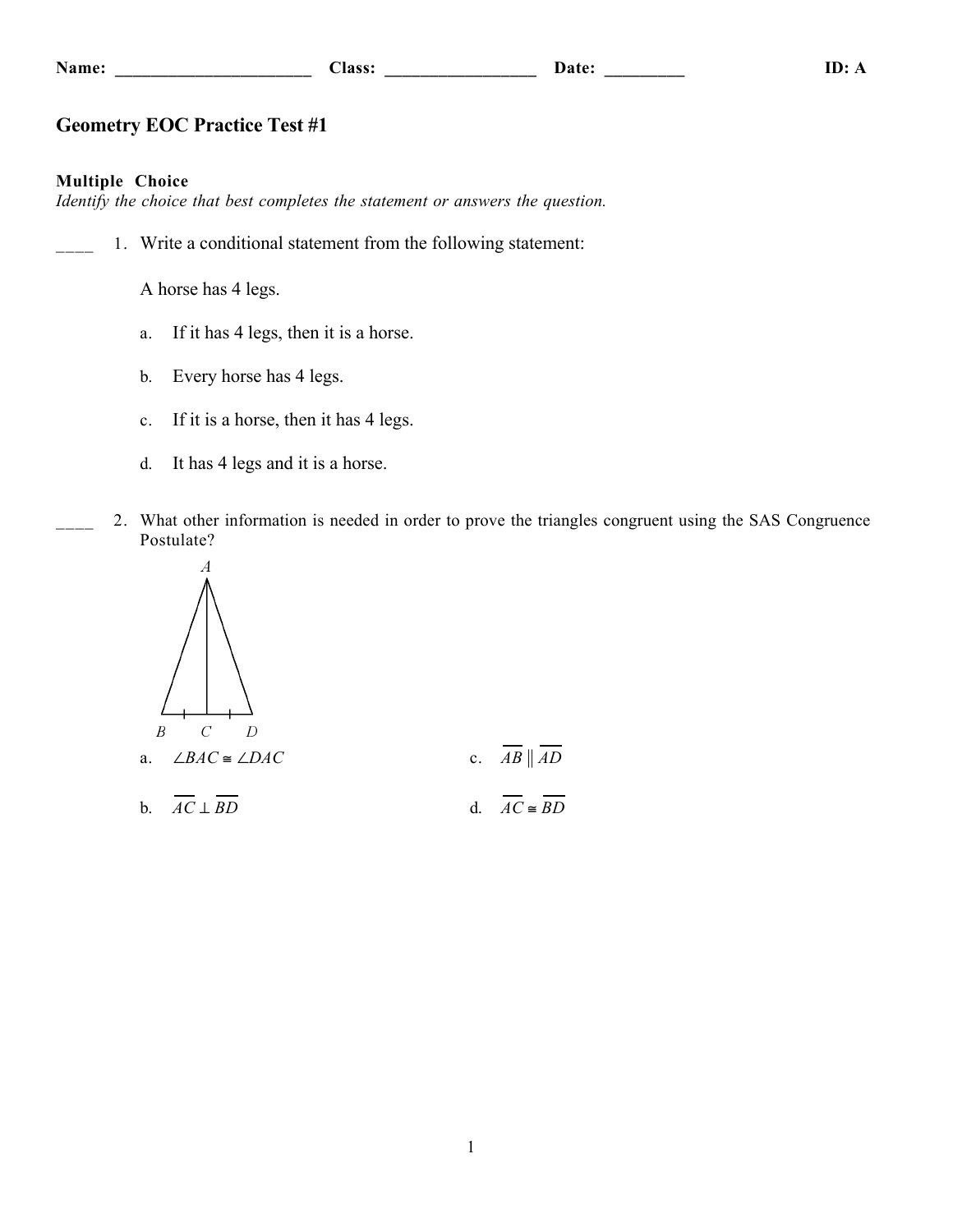3. Assume all angles are right angles. What is the area of the figure?



- a. 1536 square meters
- b. 408 square meters
- c. 360 square meters
- d. 102 square meters
- 4. In the proof below, what is the missing reason?

**Given:** *ABCD* is a kite **Prove:** ∠*B*  $\cong$  ∠*D* 



| <b>Statement</b>                       | Reason                            |
|----------------------------------------|-----------------------------------|
| 1. $AB \cong AD$ and $BC \cong CD$     | 1. Definition of kite             |
| 2. $AC \cong AC$                       | 2. Reflexive Property of equality |
| 3. $\triangle ABC \cong \triangle ADC$ | 3. SSS                            |
| $4 / B \cong / D$                      | റ                                 |

| a. SAS |  | c. SSS |
|--------|--|--------|
|--------|--|--------|

b. CPCTC d. AAS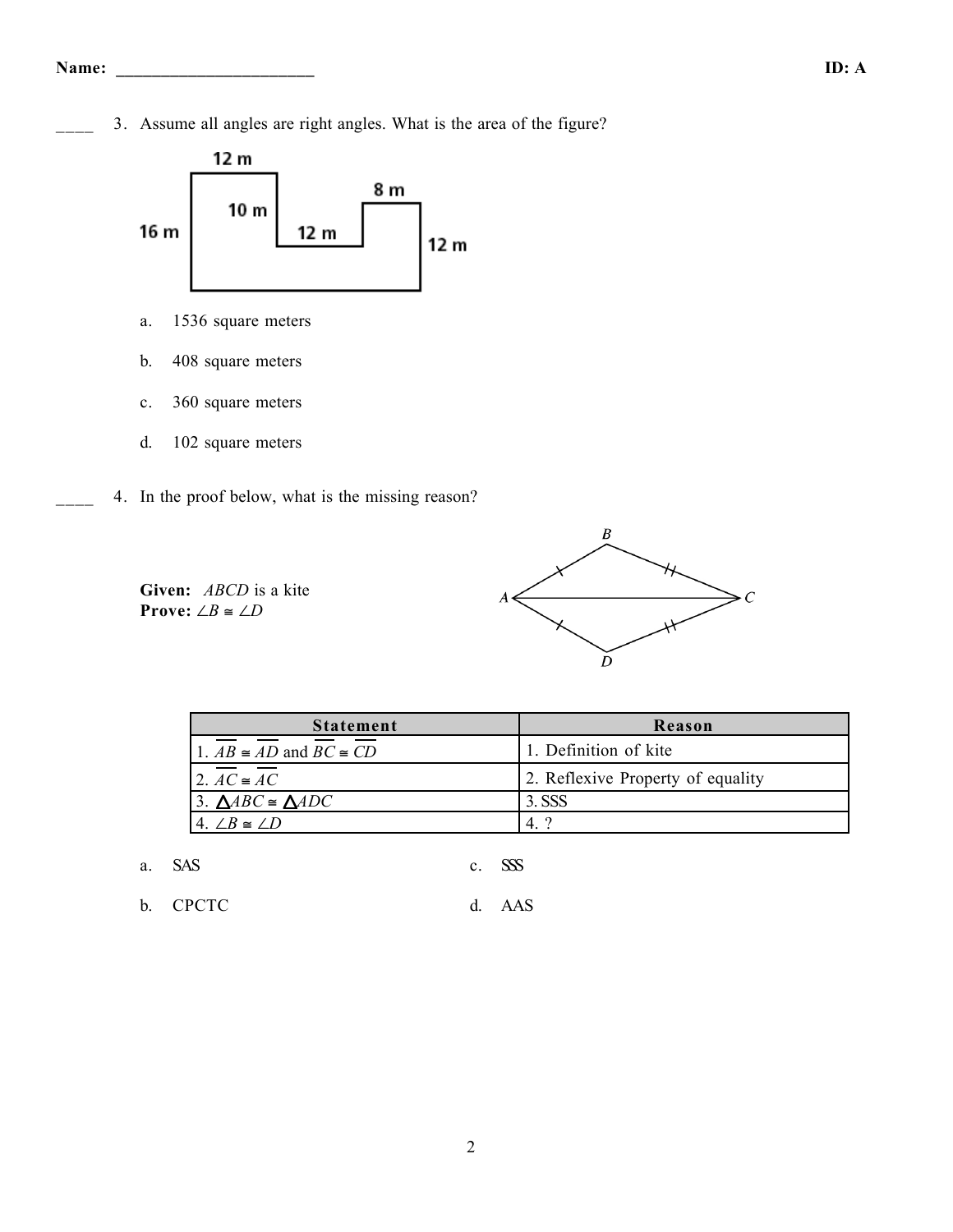5. How do you write the inverse of the conditional statement below?

"If  $m\angle 1 = 60^\circ$ , then  $\angle 1$  is acute."

- a. If  $m\angle 1 = 60^\circ$ , then  $\angle 1$  is not acute.
- b. If ∠1 is not acute, then  $m\angle 1 \neq 60^\circ$ .
- c. If ∠1 is acute, then  $m\angle 1 = 60^\circ$ .
- d. If  $m\angle 1 \neq 60^{\circ}$ , then  $\angle 1$  is not acute.
- \_\_\_\_ 6. What is the contrapositive of the statement below?

"If today is Friday, then tomorrow is Saturday."

- a. If tomorrow is not Saturday, then today is not Friday.
- b. If today is Saturday, then tomorrow is not Friday.
- c. If tomorrow is Saturday, then today is Friday.
- d. If today is not Friday, then tomorrow is not Saturday.
- \_\_\_\_ 7. Lina is covering a wall in her attic with wallpaper. The wall is trapezoid-shaped with top and bottom bases of 14 feet and 20 feet. The height of the wall is 8 feet. How much wallpaper will she need to cover the wall?



- a. 24 square feet
- b. 48 square feet
- c. 136 square feet
- d. 272 square feet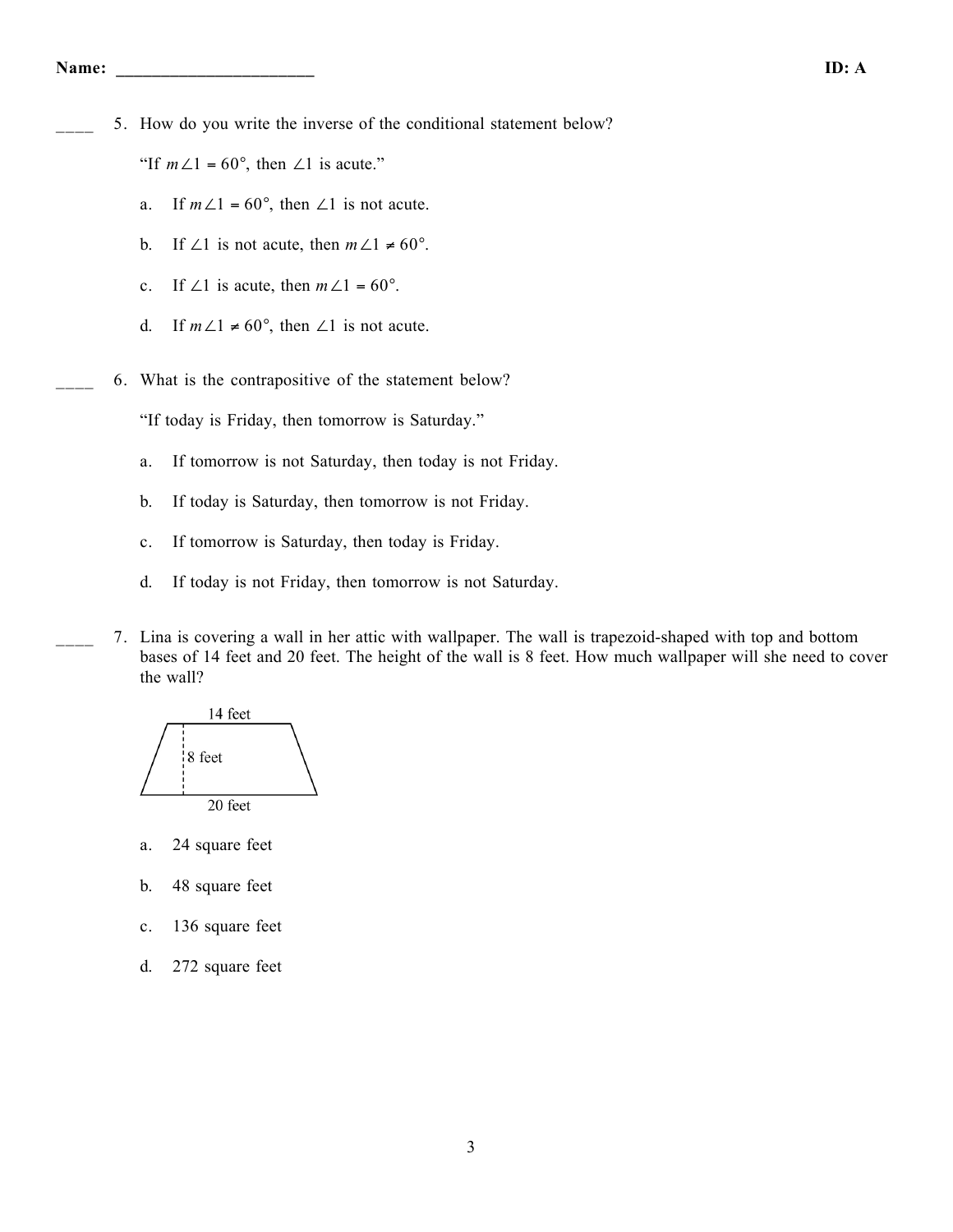8. You are reducing a map of dimensions 2 feet by 3 feet to fit to a piece of paper 8 inches by 10 inches. What are the dimensions of the largest possible map that can fit on the page?

| a. $6\frac{2}{3}$ inches by 10 inches | c. 8 inches by $6\frac{2}{3}$ inches |
|---------------------------------------|--------------------------------------|
| b. $5\frac{1}{3}$ inches by 10 inches | d. 8 inches by 10 inches             |

\_\_\_\_ 9. A bell tower is 17 meters tall. It casts a long shadow on the ground below. The tip of the shadow of the bell tower is 51 meters from the base of the bell tower. At the same time, a tall elm tree casts a shadow that is 63 meters long. If the right triangle formed by the tower and its shadow is similar to the right triangle formed by the elm and its shadow, how tall is the elm to the nearest tenth?

| a. $13.8$ meters | c. $189$ meters |
|------------------|-----------------|
|                  |                 |

- b. 21 meters d. 3.7 meters
- 10. Find the area of a regular hexagon with side length 4 m. Round to the nearest tenth.



- a.  $83.1 \text{ m}^2$
- b.  $24 \text{ m}^2$
- c.  $41.6 \text{ m}^2$
- d.  $20.8 m<sup>2</sup>$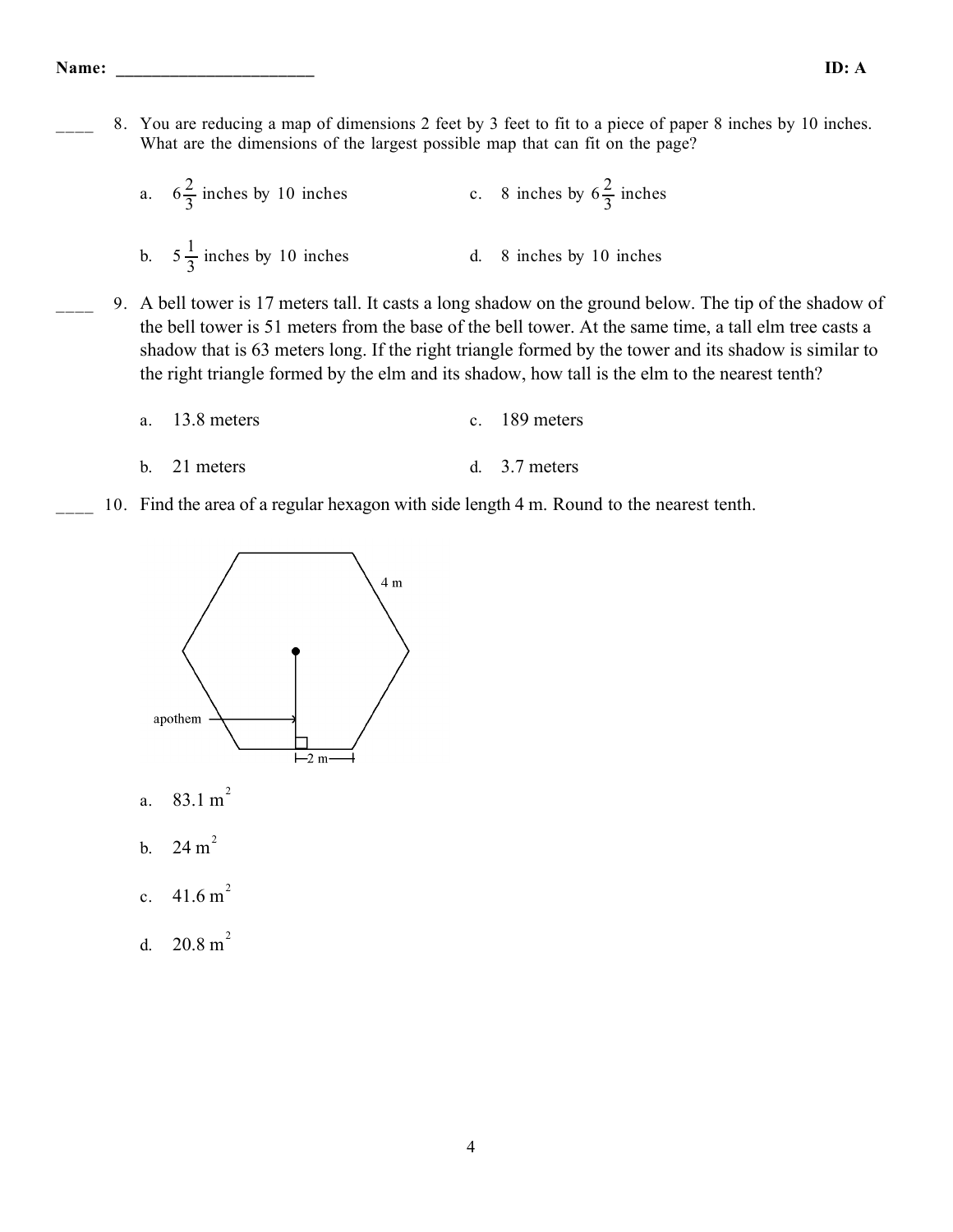

12. Rita is creating an abstract design that includes the figure below.



She knows that ∠*PQR*  $\cong$  ∠*TSR*. What additional information would she need to prove that  $\triangle PQR \cong \triangle TSR$  using ASA?

- a.  $\angle QPR \cong \angle SRT$  c.  $PR \cong \overline{TR}$
- b.  $\overline{QP} \cong \overline{ST}$  d.  $\overline{QR} \cong \overline{SR}$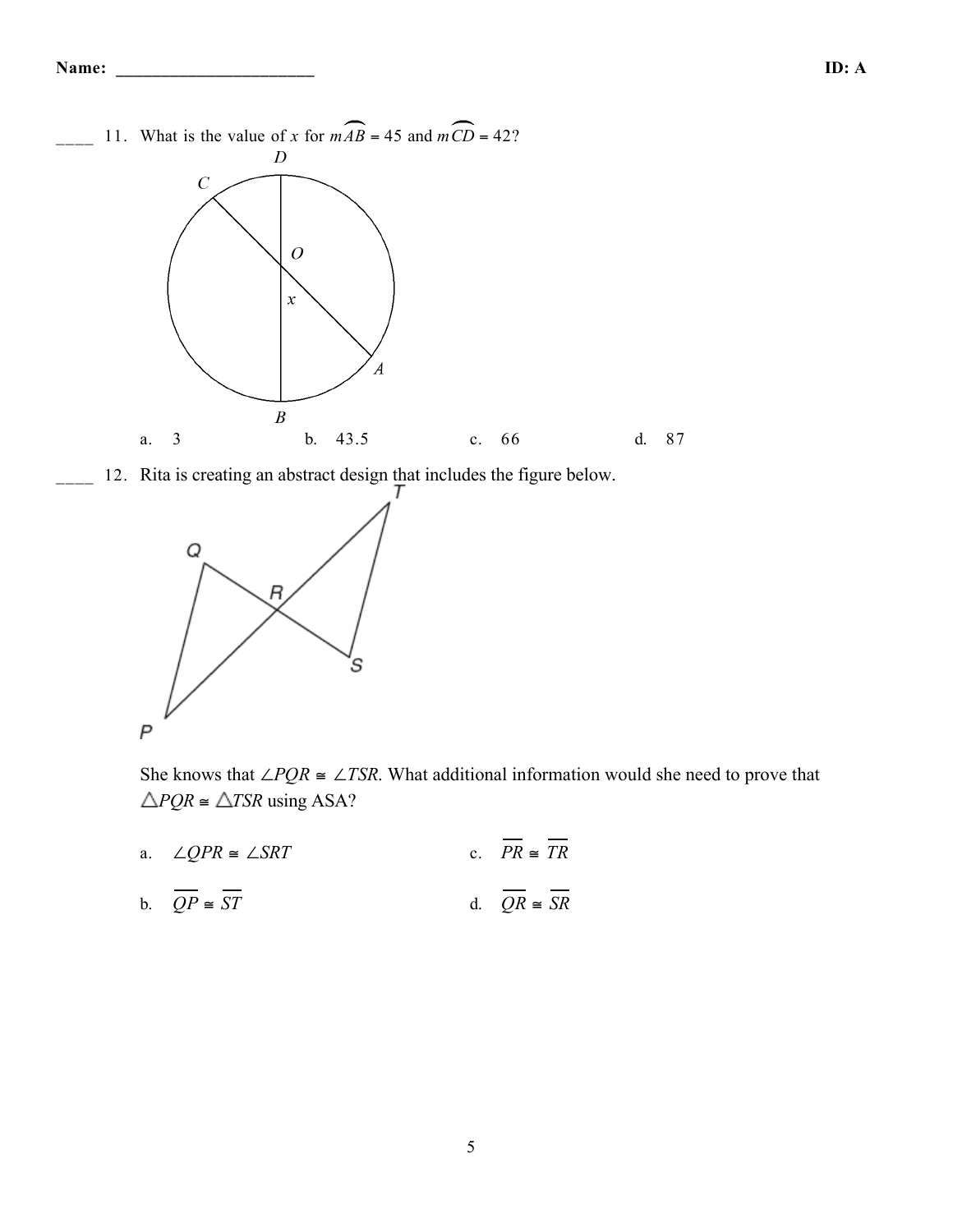13. Rebecca is loading medical supply boxes into a crate. Each supply box is 1.5 feet tall, 1 foot wide, and 2 feet deep. The crate is 9 feet high, 10 feet wide, and 10 feet deep.



What is the maximum number of supply boxes can she pack in this crate?

a. 200 b. 300 c. 450 d. 600

14. What is the sum of the measures of the interior angles of a 14-sided polygon?

a. 1,980 b. 2,160 c. 2,520 d. 2,880



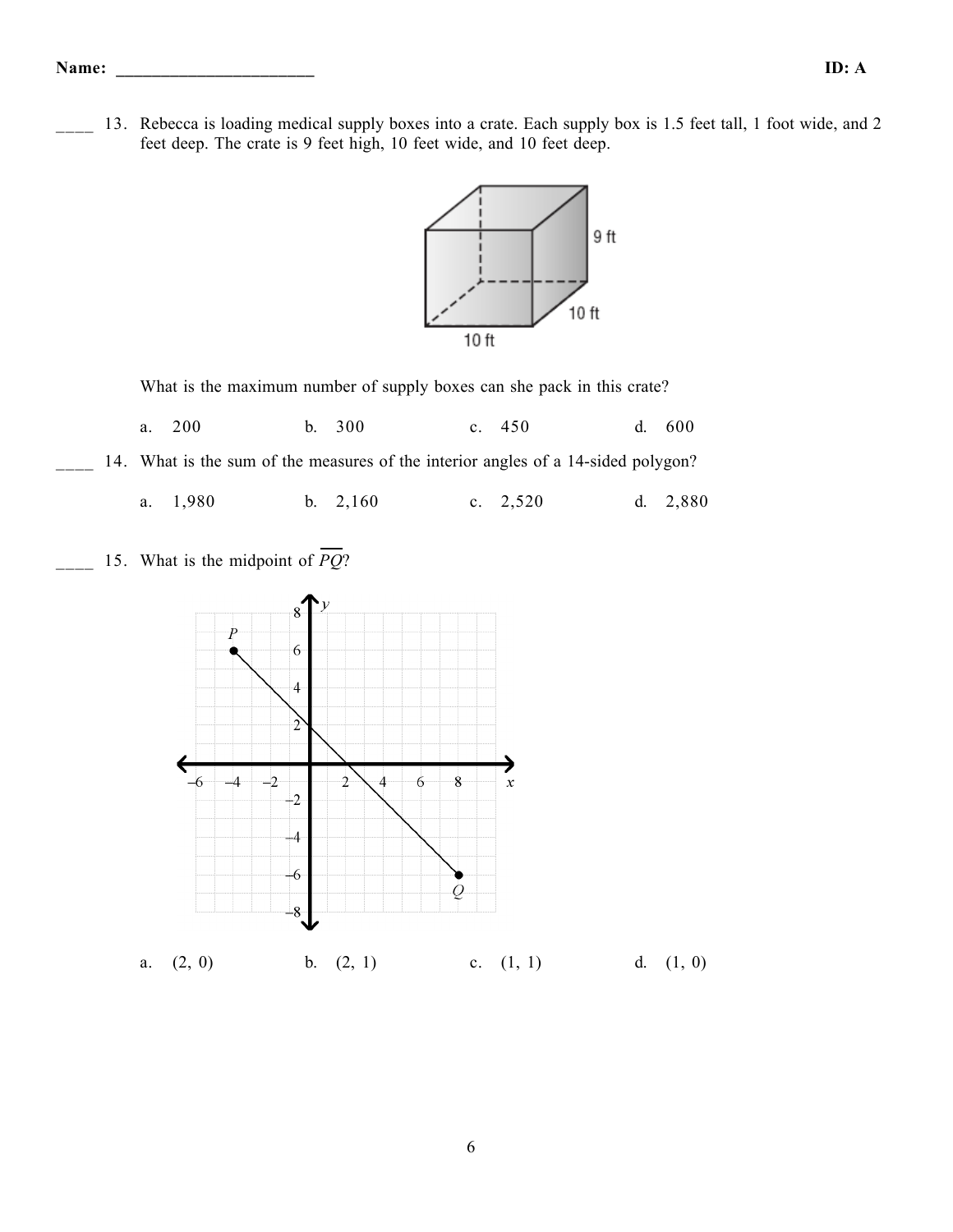\_\_\_\_ 16. Lines *s* and *t* are parallel and *r* is a transversal.



Which angles are congruent to ∠4?

- a. ∠2, ∠5, ∠8 c. ∠3, ∠5, ∠7
- b. ∠2, ∠6, ∠8 d. ∠3, ∠7, ∠8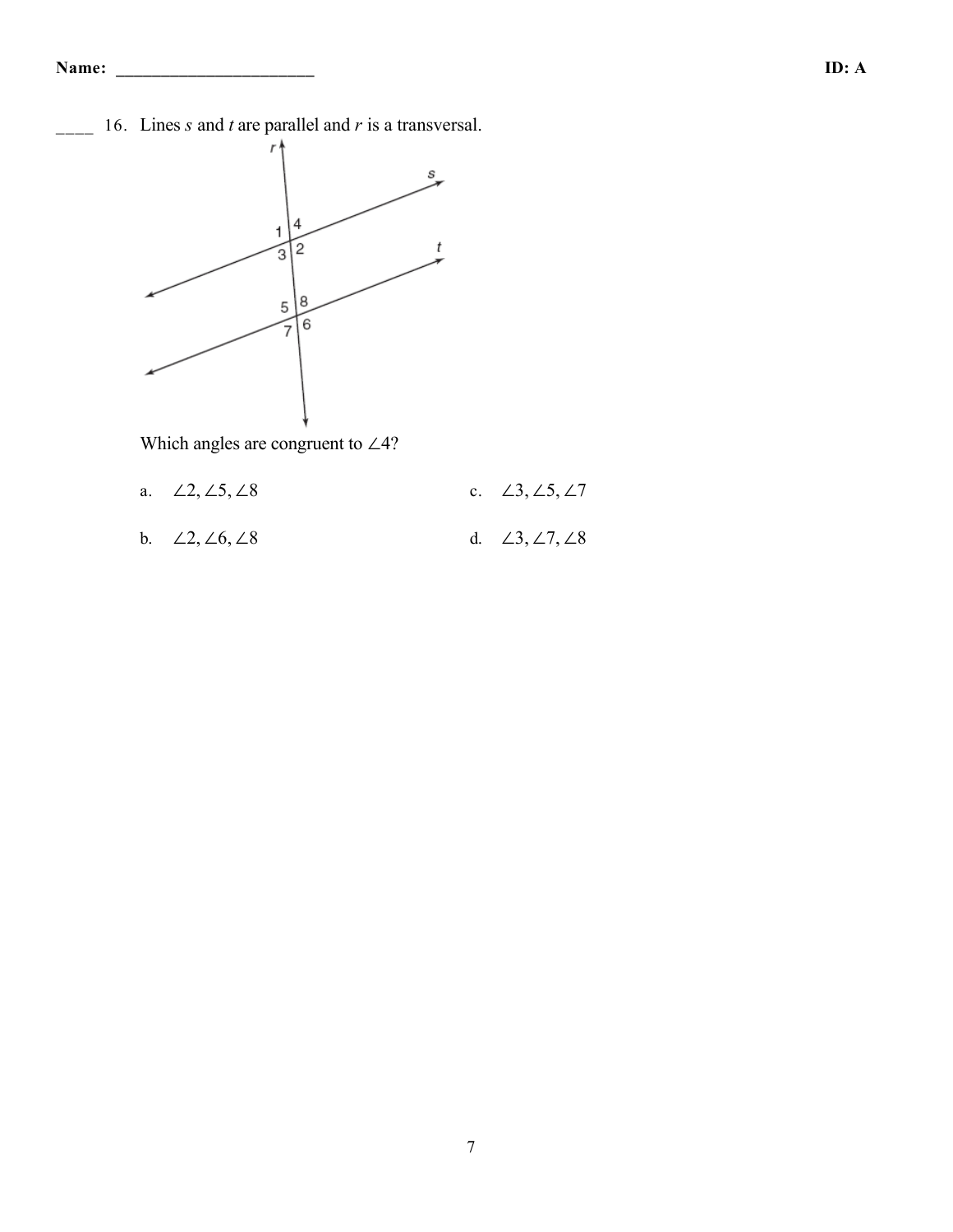17. A manufacturer is designing a two-wheeled cart that can maneuver through tight spaces. On one test model, the wheel placement (center) and radius is modeled by the equation  $(x + 2)^2 + (y - 1)^2 = 4$ . What is the graph that shows the position and radius of the wheels?



18. *ABCD* is a rhombus. How do you complete the explanation that states why  $\triangle ABC \cong \triangle CDA$ ?



 $\overline{AB} \cong \overline{CD}$  and  $\overline{BC} \cong \overline{DA}$  by the definition of rhombus.  $\overline{AC} \cong \overline{AC}$  by the Reflexive Property of Congruence, so  $\triangle ABC \cong \triangle CDA$  by \_\_\_\_\_\_\_\_\_.

- a. ASA c. SAS
- b. AAS d. SSS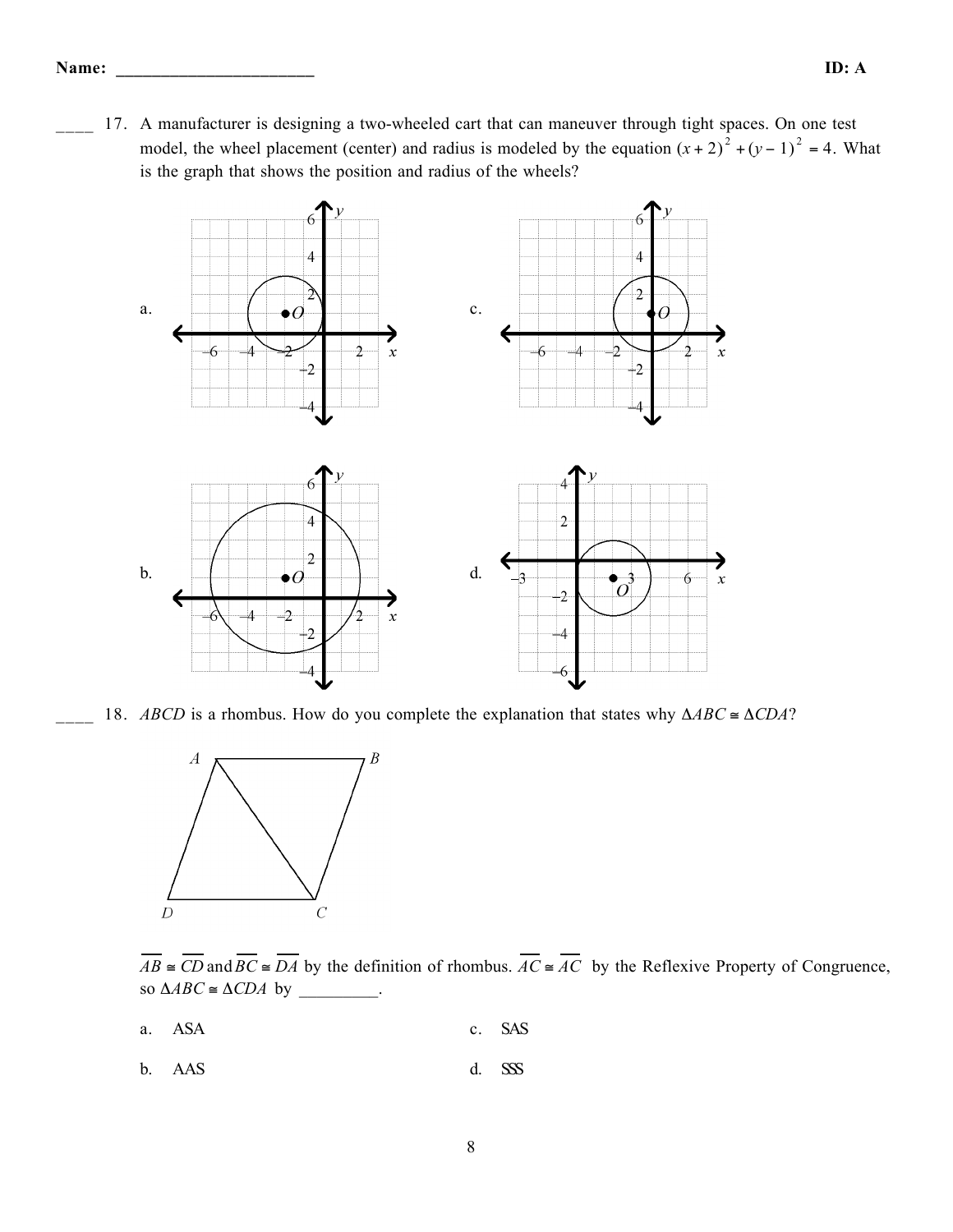#### **Name: \_\_\_\_\_\_\_\_\_\_\_\_\_\_\_\_\_\_\_\_\_\_ ID: A**

 $\frac{1}{2}$  19. What is the *y*-coordinate of the midpoint of  $\overline{WU}$ ?



### a. –2.5 b. –1.5 c. –0.5 d. 1.5

20. How many vertices does the polyhedron below have?

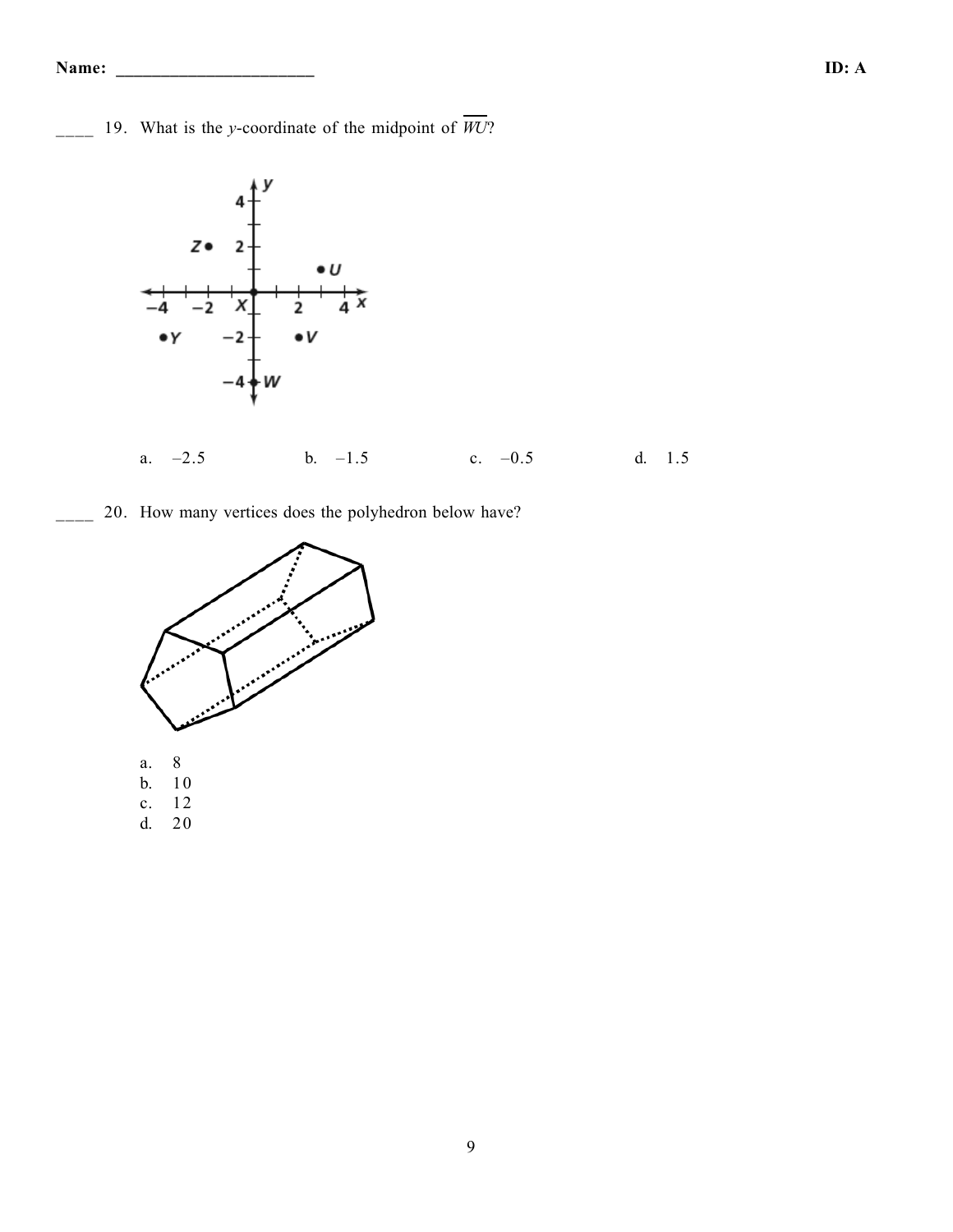\_\_\_\_ 21. The figure shown is a kite. What is the *x*-coordinate of point *P*?



22. A community is building a square park with sides that measure 120 meters. To separate the picnic area from the play area, the park is split by a diagonal line from opposite corners. Determine the approximate length of the diagonal line that splits the square. If necessary, round your answer to the nearest meter.



- a. 28,800 meters
- b. 170 meters
- c. 240 meters
- d. 120 meters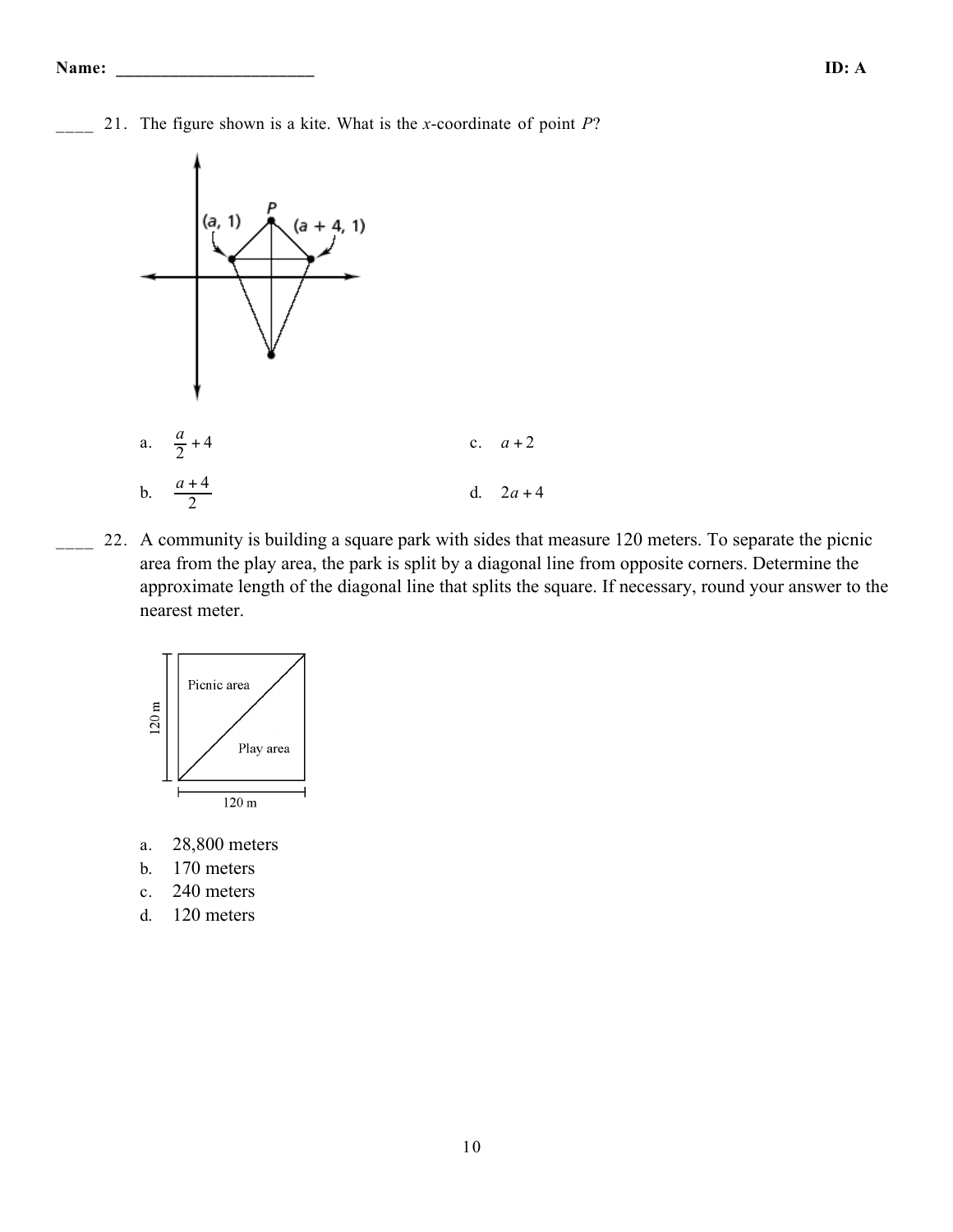\_\_\_\_ 23. Three angles of quadrilateral *ABCD* have measures 66°, 95°, and 114°. What is the value of *x*?



24. At a certain time, a vertical pole 10 feet tall casts a 14-foot shadow. What is the angle of elevation of the sun to the nearest degree?



- a. 36°
- b. 44°
- c. 46°
- d. 54°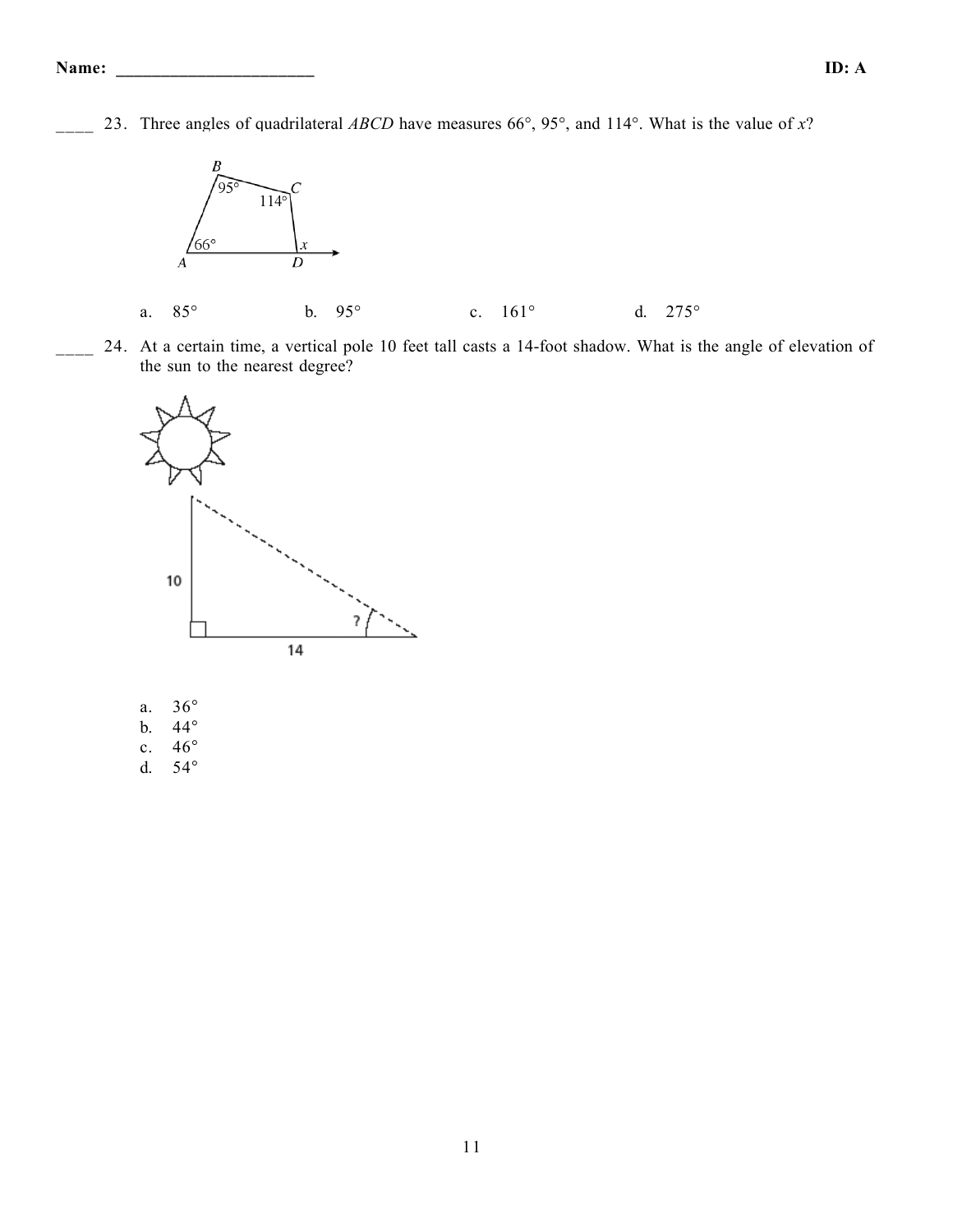

\_\_\_\_ 25. To the nearest tenth, what is the length, in units, of *MN*?

- \_\_\_\_ 26. Michael used a compass and a ruler to construct two parallel lines and a transversal. Which of the following statements is a conjecture that Michael can make about the angles formed by the parallel lines and the transversal.
	- a. Pairs of same side interior angles are supplementary.
	- b. Pairs of alternate interior angles are supplementary.
	- c. Pairs of alternate exterior angles are supplementary.
	- d. Pairs of corresponding angles are supplementary.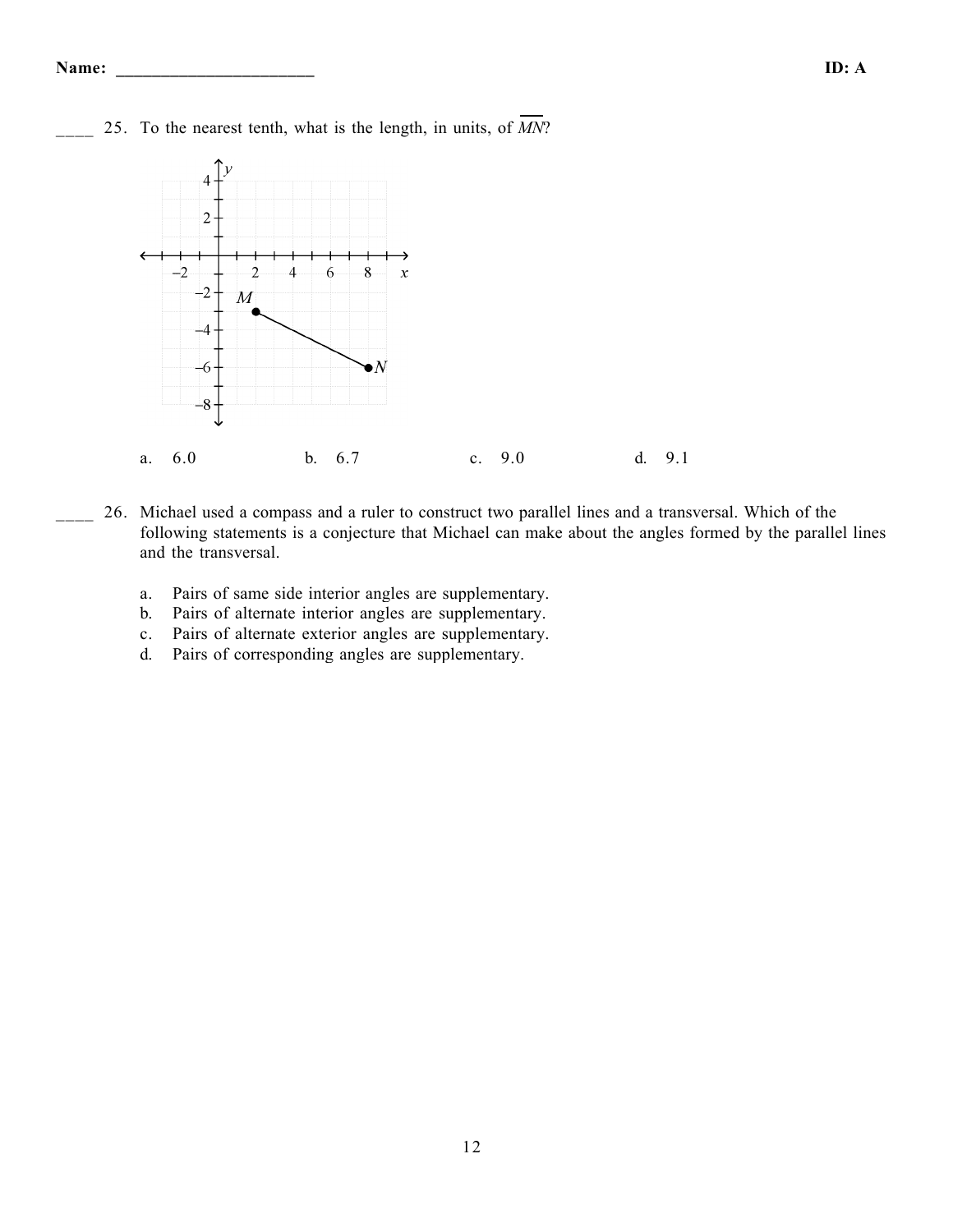\_\_\_\_ 27. In Δ*XYZ*, what is the cosine ratio of ∠*X*?



a.  $\overline{NP} \cong \overline{KF}$  c. ∠*D*  $\cong \angle H$ b.  $\overline{DP} \cong \overline{HF}$  d. ∠*P* ≅ ∠*K* 

29. To the nearest square inch, how much paper is needed to make the drinking cup below?  $\leftarrow$  $-3$  in.  $\leftarrow$ 



- 
- a. 38 square inches c. 7 square inches
- b. 19 square inches d. 24 square inches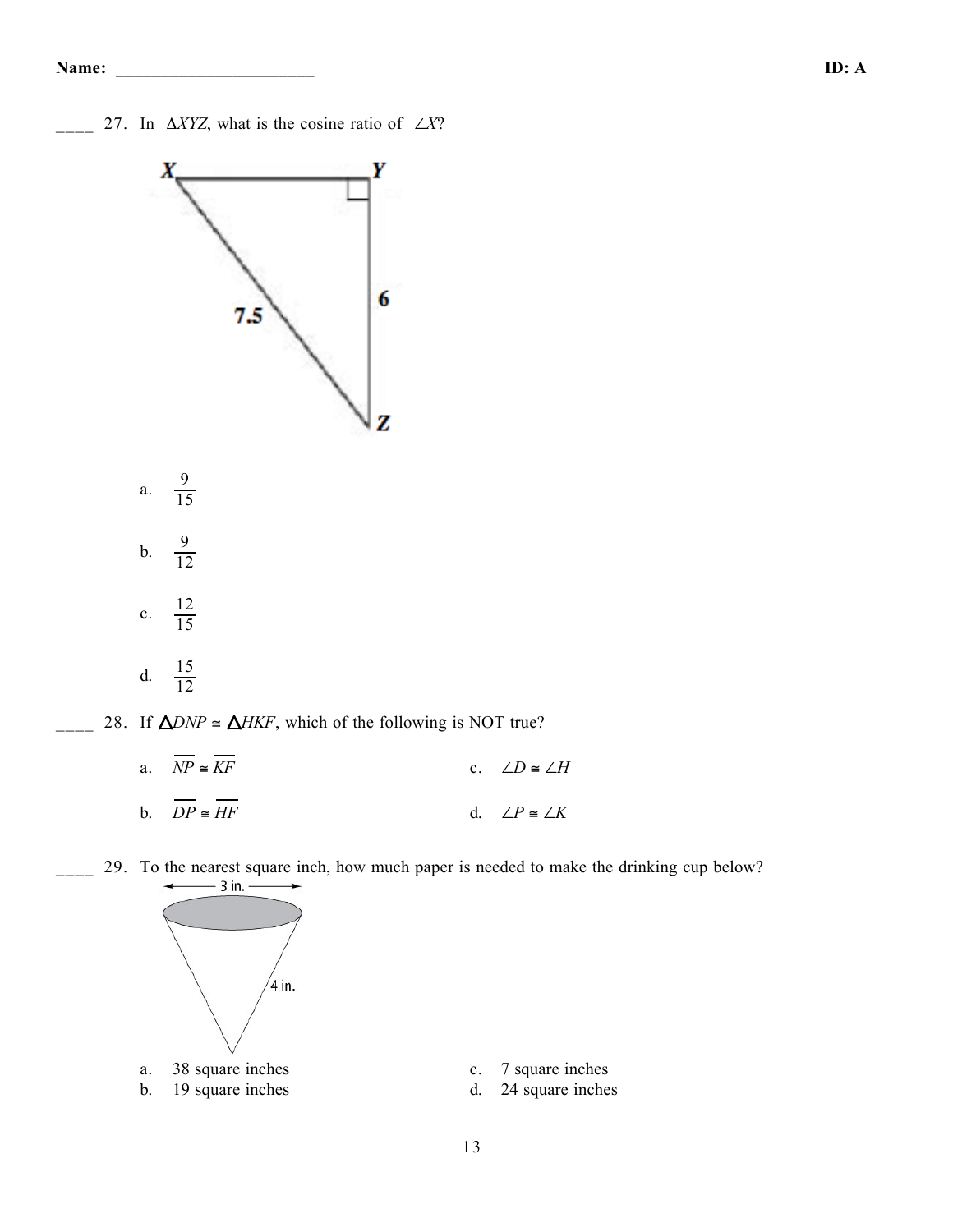\_\_\_\_ 30. Find the volume of the figure below. Round to the nearest square centimeter.



- a. 576 cm3 b. 785 cm3 c. 1440 cm3 d. 1963 cm3
- 31. A plane is flying at an altitude of 12,000 feet and is preparing to land at a nearby airport. The angle from the airport to the plane is 17°.



Note: Figure not drawn to scale.

To the nearest tenth of a foot, how far is the airport from the plane?

- a. 3,668.8 feet
- b. 12,548.3 feet
- c. 39,250.2 feet
- d. 41,043.6 feet
- \_\_\_\_ 32. Quadrilateral *RSTU* has vertices *R*(–6, –3), *S*(3, 3), and *T*(4, –1). What are the coordinates of vertex *U* if *RSTU* is a parallelogram?
	- a.  $(-5, -6)$  c.  $(-6, -7)$
	- b.  $(-5, -7)$  d.  $(-6, -8)$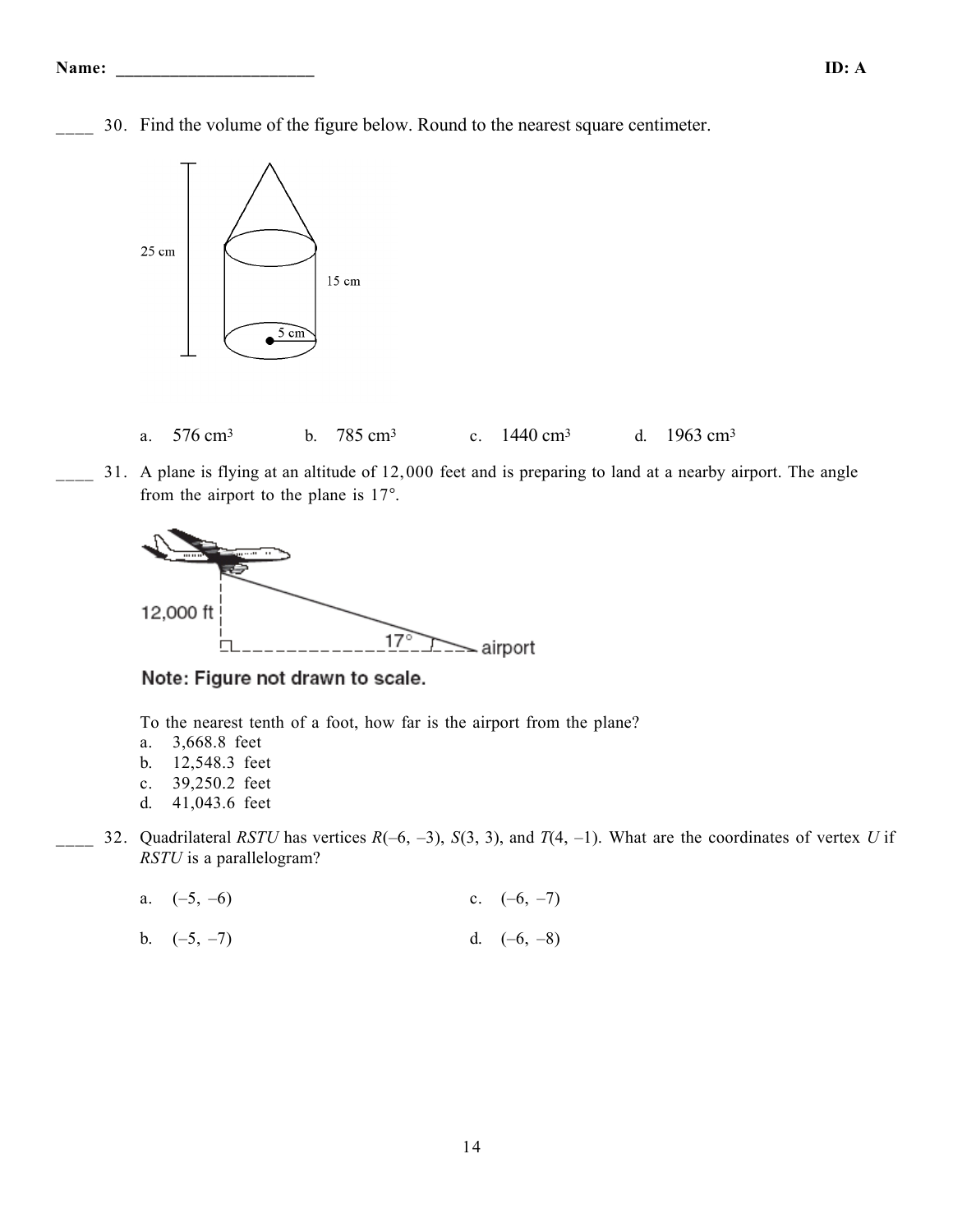33. In this drawing, line *p* is parallel to line *j* and line *t* is perpendicular to  $\overrightarrow{AB}$ .



What is the measure of ∠*BAC*?

- a. 37° b. 53° c. 90° d. 127°
- \_\_\_\_ 34. If triangle *XYZ* is rotated 90º clockwise about the origin to form triangle *X*'*Y*'*Z*', what are the coordinates of *Y* )?



- a.  $(2, -3)$
- b.  $(-2, 3)$
- c.  $(-2, -3)$
- d.  $(-3, -2)$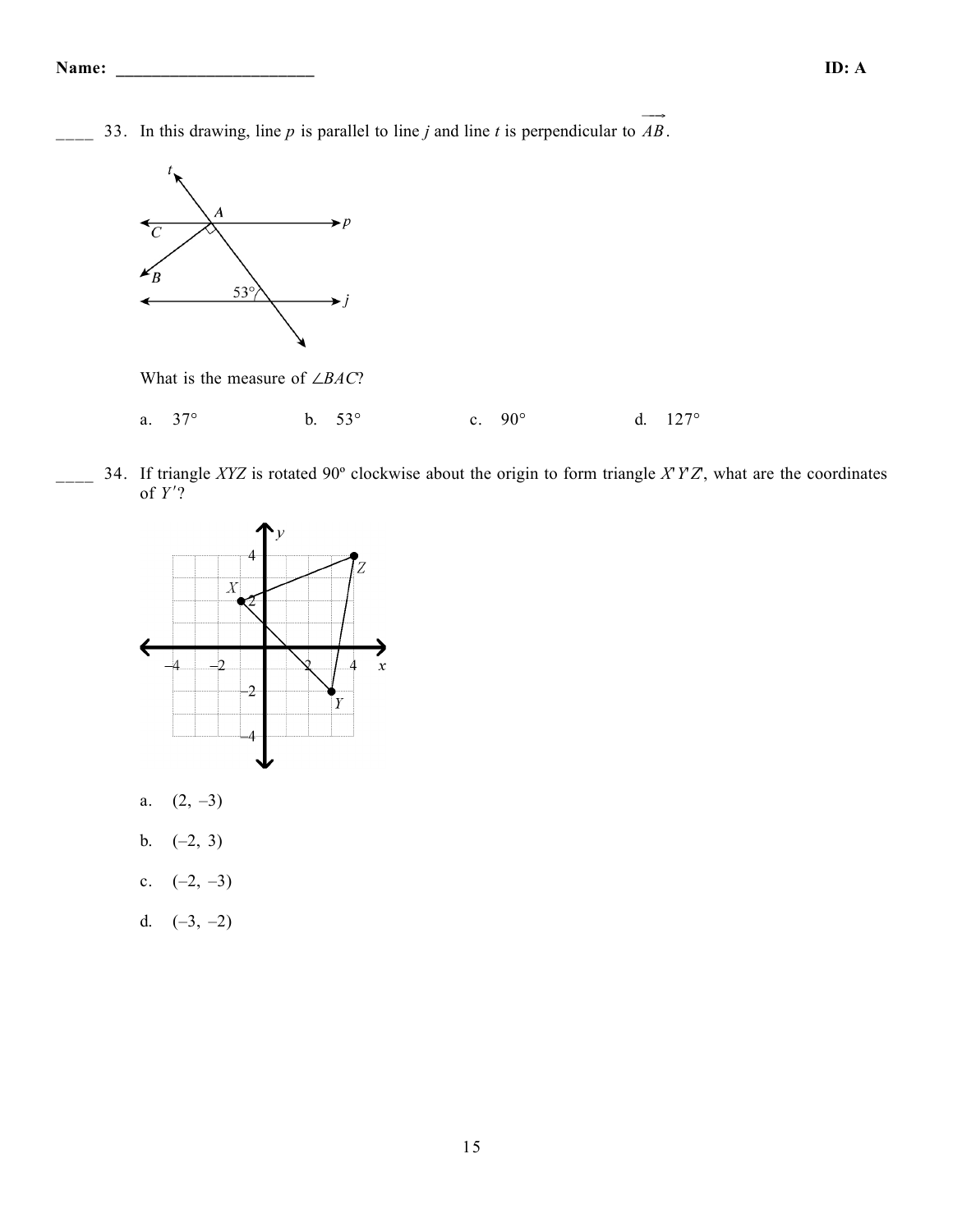- $\frac{1}{3}$  to produce a new triangle. Which of the following best describes the relationship between the perimeter of the original triangle compared to the perimeter of the new triangle?
	- a. The perimeter of the new triangle is  $\frac{1}{3}$  c. The perimeter of the new triangle is  $\frac{1}{9}$ that of the original triangle. that of the original triangle.
	- b. The perimeter of the new triangle is 3 times that of the original triangle.
	- \_\_\_\_ 36. *Find the surface area of the prism below. .*



d. The perimeter of the new triangle is 9

- -
- a.  $120 \text{ units}^2$  c.  $168 \text{ units}^2$
- b.  $144 \text{ units}^2$  d.  $180 \text{ units}^2$
- 37. What is the approximate value of *x* in the diagram below?



- 
- b. 8.4 centimeters d. 19.9 centimeters
- a. 7.6 centimeters c. 16.3 centimeters
	-

\_\_\_\_ 38. What is *m*∠1*?*

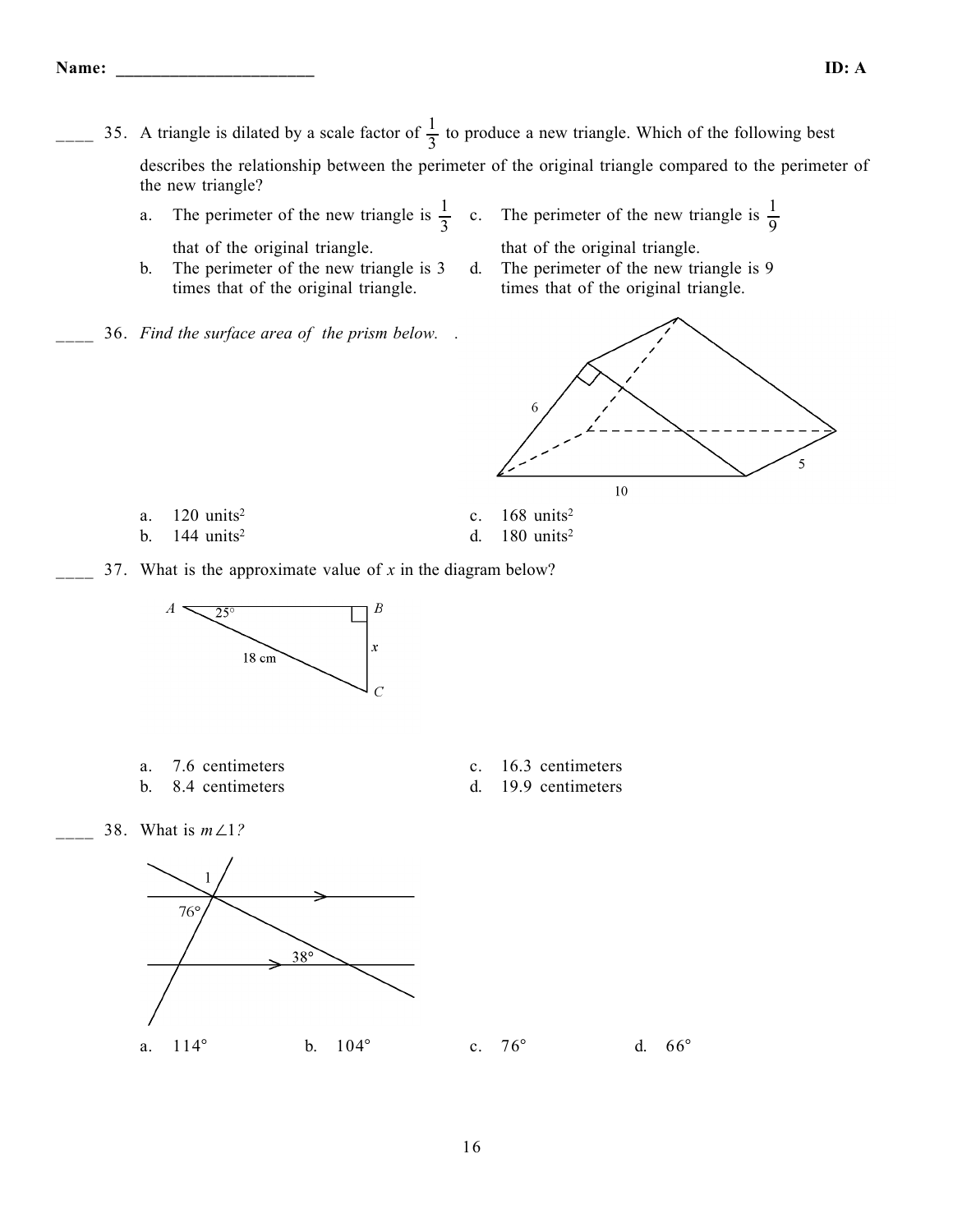39. What is the correct order of the angle measures of the triangle from smallest to largest?



40. What is the equation of a circle that has center (–6, 2) and radius  $\sqrt{106}$  ?

a. 
$$
(x-6)^2 + (y+2)^2 = \sqrt{106}
$$
  
\nb.  $(x+6)^2 + (y-2)^2 = \sqrt{106}$   
\nc.  $(x-6)^2 + (y+2)^2 = 106$   
\nd.  $(x+6)^2 + (y-2)^2 = 106$ 

\_\_\_\_ 41. Warren and his dad are preparing to go sailing for the first time this year. The two diagrams show the boat's mast in different positions as they use a winch to raise it. Notice that the length of the mast and the distance from the bottom of the mast to the winch are the same in each diagram. Which of the following best describes the relationship of the cable from the top of the mast in both Diagrams 1 and 2?



- a. The cables are of equal length in both diagrams.
- b. The cable is longer in Diagram 1 than it is in Diagram 2.
- c. The cable is longer in Diagram 2 than it is in Diagram 1.
- d. The length of the cables cannot be determined in either Diagram 1 or 2.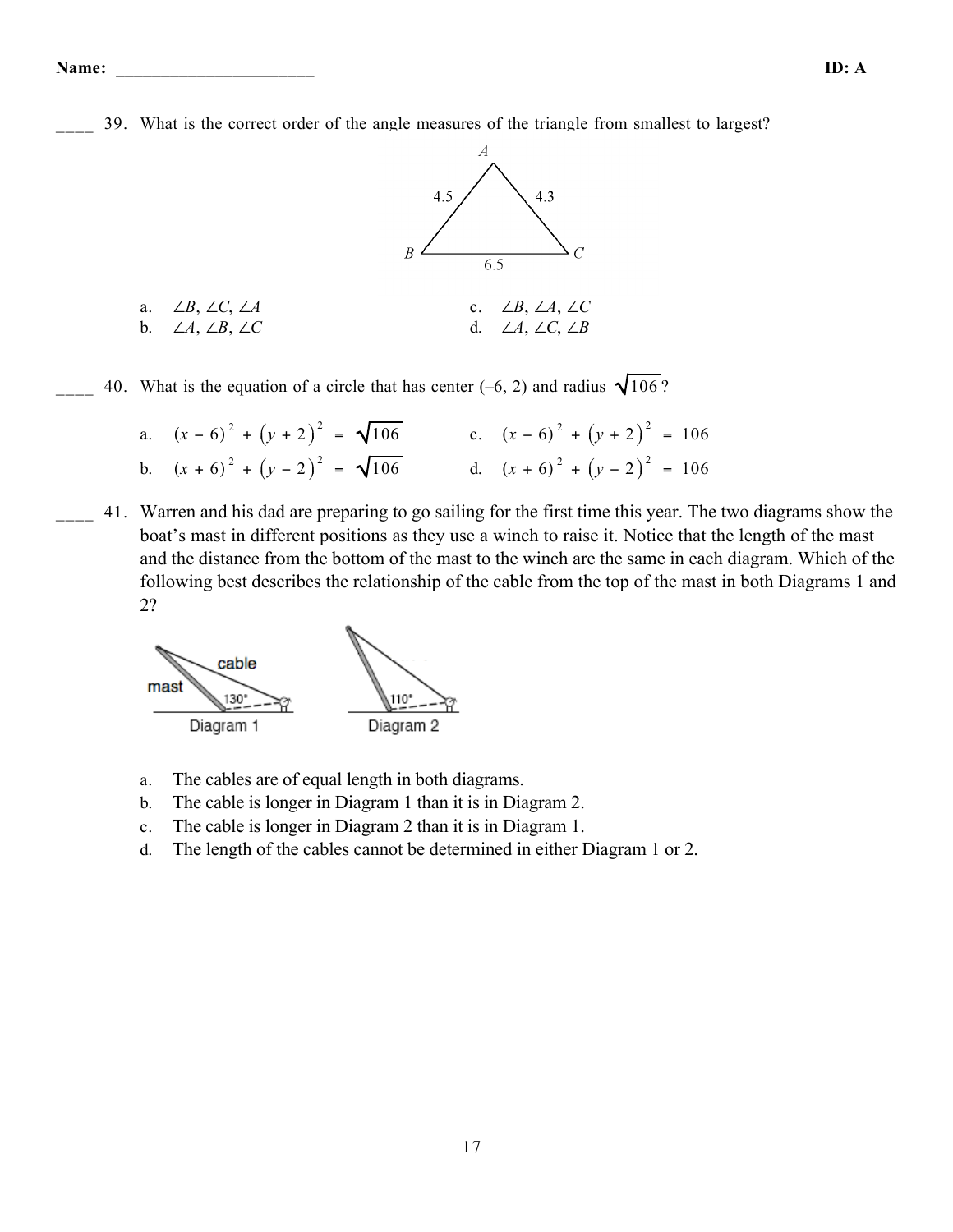42. Aaron collects snow globes. The snow globes come in cube-shaped boxes as shown below.



How does the change in the length of the sides from the smaller cube to the larger cube affect the volume?

- a. The volume increases by a factor of 8.
- b. The volume increases by a factor of 27.
- c. The volume increases by a factor of 64.
- d. The volume increases by a factor of 16.
- 43. Which of the following correctly shows the number of faces, edges, and vertices of the triangular prism below?



- a. 5 faces, 6 edges, 9 vertices
- b. 5 faces, 9 edges, 6 vertices
- c. 6 faces, 9 edges, 5 vertices
- d. 6 faces, 10 edges, 6 vertices
- 44. Which represents the faces of a icosahedron?
	- a. 3 triangles
	- b. 10 triangles
	- c. 16 triangles
	- d. 20 triangles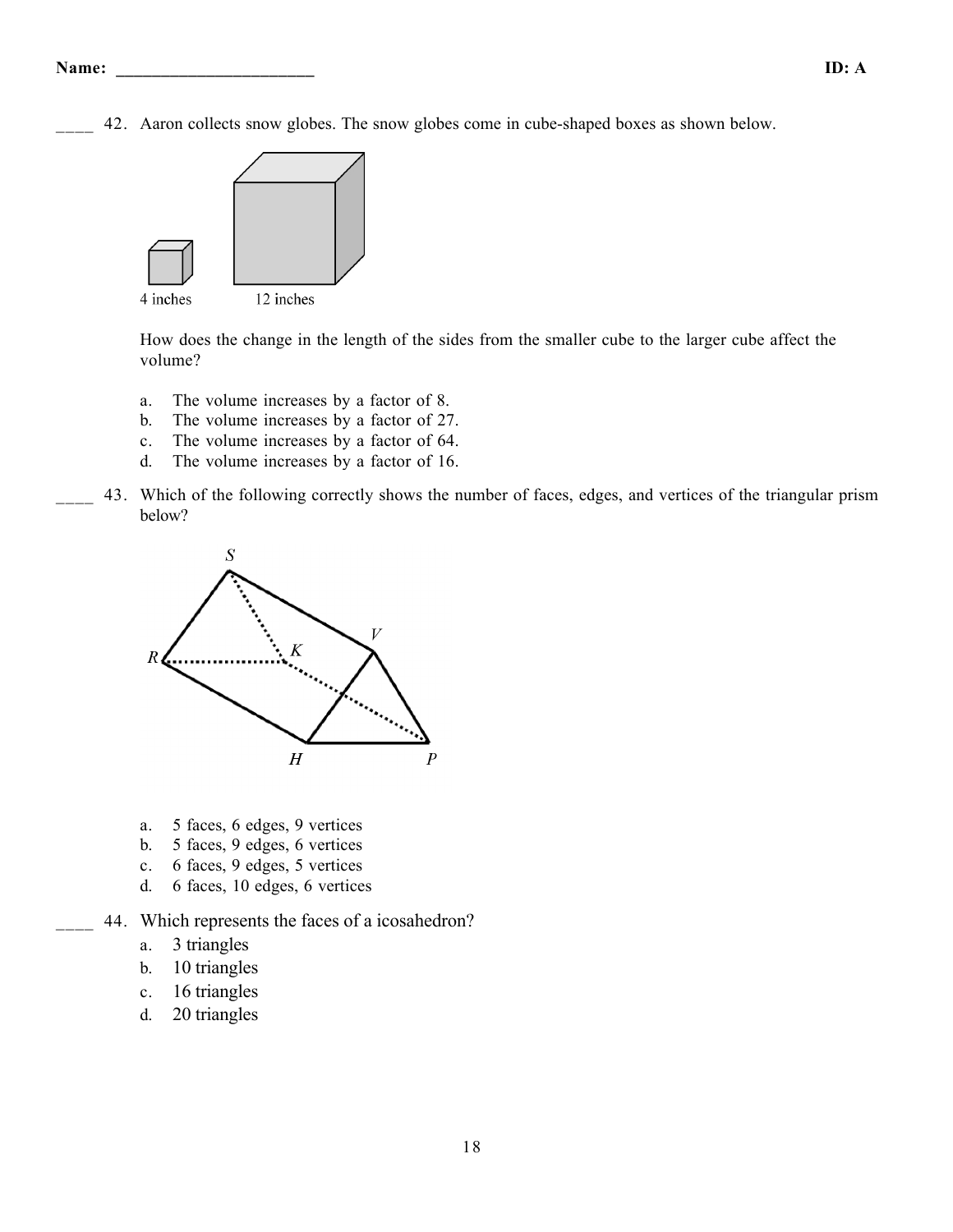\_\_\_\_ 45. Carlos constructed 3 parallel lines as part of an art project. He also drew a line passing through each of the parallel lines. Some of the angles formed by the intersection of line *t* and lines *l*, *m*, and *n* are numbered in the diagram below.



Which conjecture can Carlos make about the angles formed by line *t* and lines *l*, *m*, and *n*?

- a. Angles 1, 2, and 3 are congruent.
- b. Angles 1, 3, and 5 are congruent.
- c. Angles 2 and 4 are supplementary.
- d. Angles 1 and 5 are supplementary.
- \_\_\_\_ 46. Martin built a box to store his video games. The box is shown below.



Martin needed more storage and built a similar box that was one-third of each the length, the width, and the height of the first box. By what factor does the change in dimension between the two boxes affect the surface area?

- a. The surface area of the smaller box is  $\frac{1}{2}$ 3 of the surface area of the larger box.
- b. The surface area of the smaller box is  $\frac{1}{6}$ 6 of the surface area of the larger box.
- c. The surface area of the smaller box is  $\frac{1}{2}$ 9 of the surface area of the larger box.
- d. The surface area of the smaller box is  $\frac{2}{3}$ 3 of the surface area of the larger box.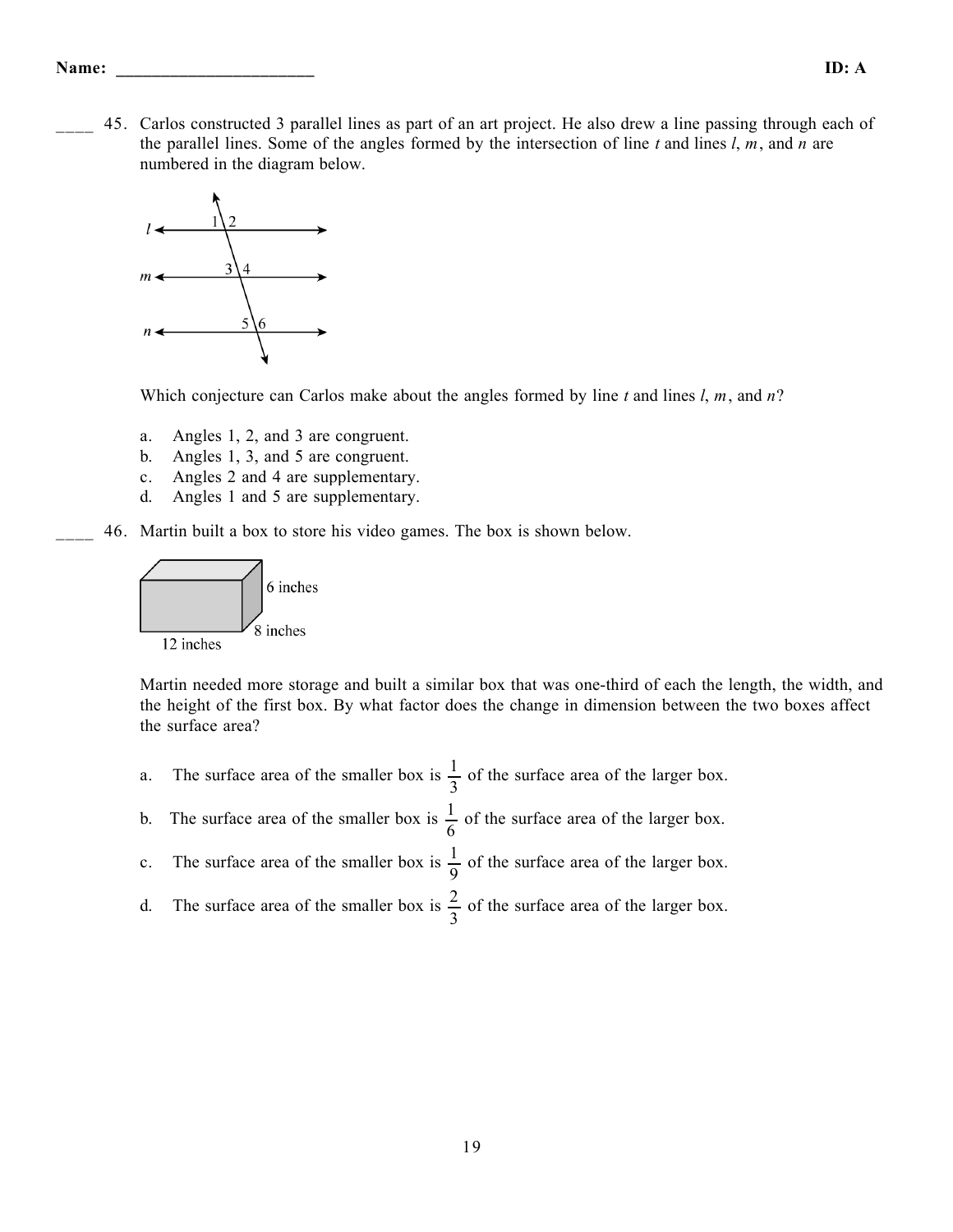47. The net below represents a regular polyhedron, or Platonic Solid. How many edges does the Platonic Solid have?



- b. 8
- 
- c.  $10$ <br>d.  $12$ d. 12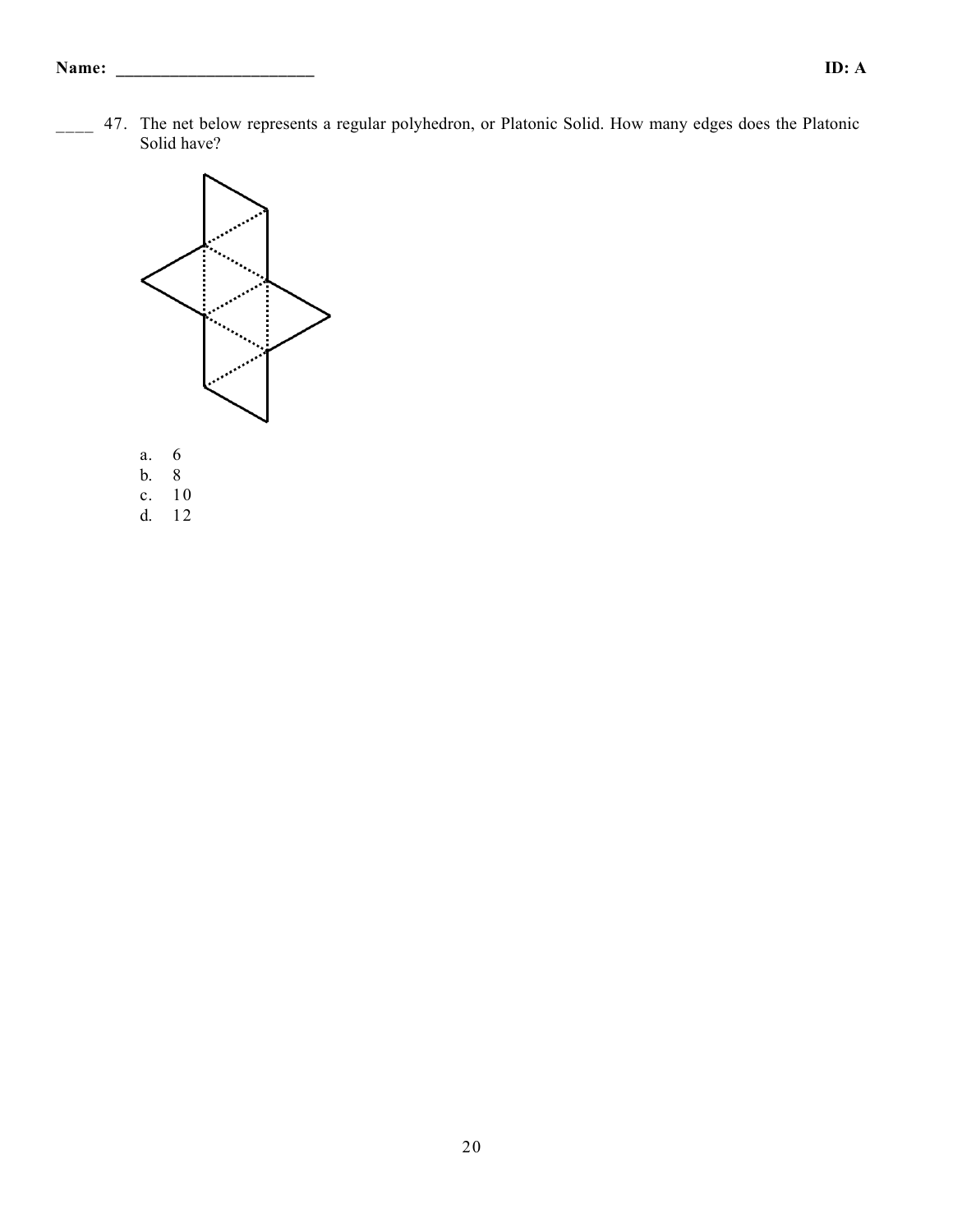













48. What is the translation image of the triangle shown after a translation with the rule  $(x, y)$  →  $(x − 3, y + 3)?$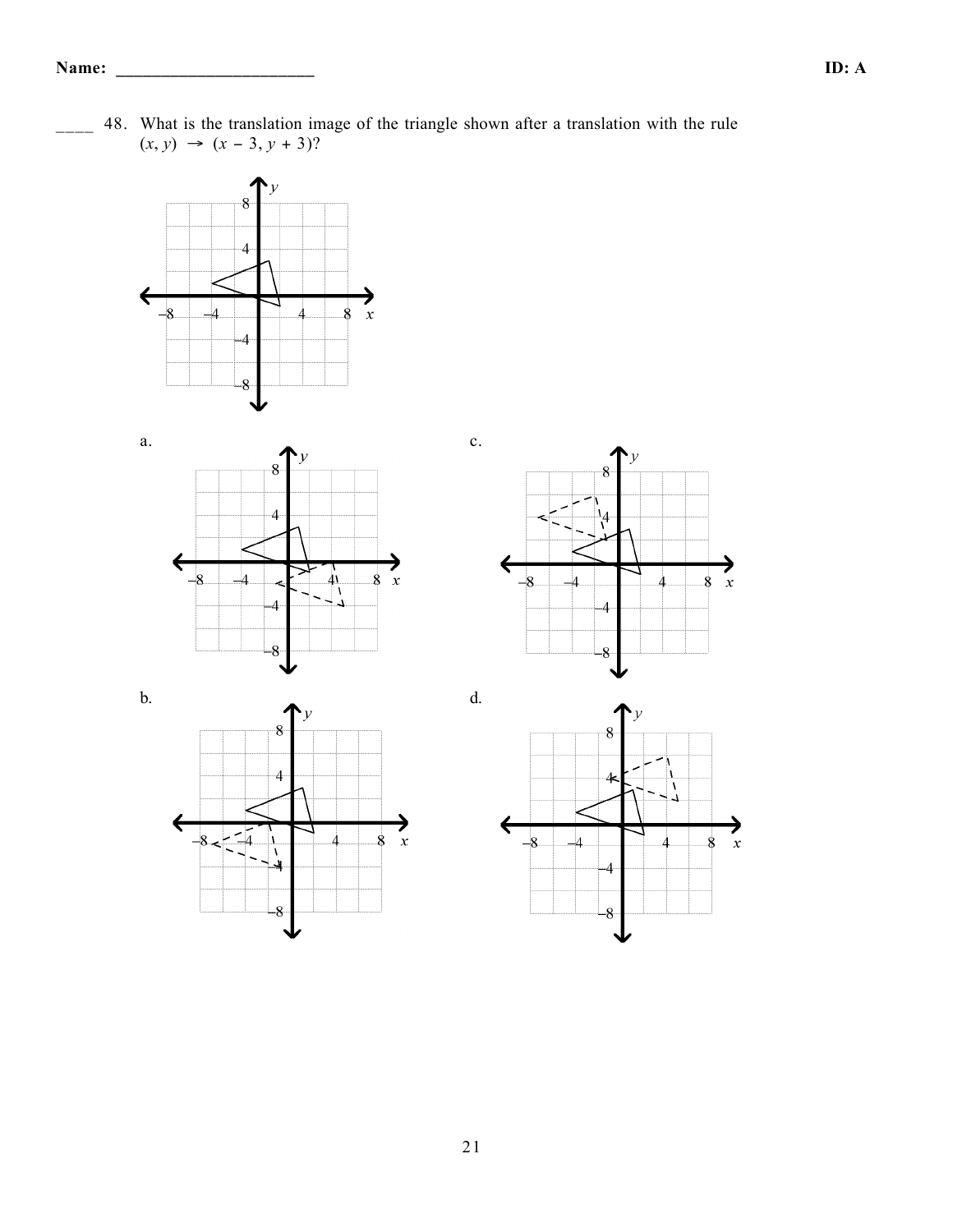49. A uniform tessellation is made using three different regular polygons. Two of the polygons are shown below.



What must the measure of an interior angle of the third polygon be in order to tessellate the plane?

- a. 60° c. 160°
- b.  $120^{\circ}$  d.  $240^{\circ}$
- 50. Which of the following would be enough information to prove that quadrilateral *QRST* is a parallelogram?



- 
-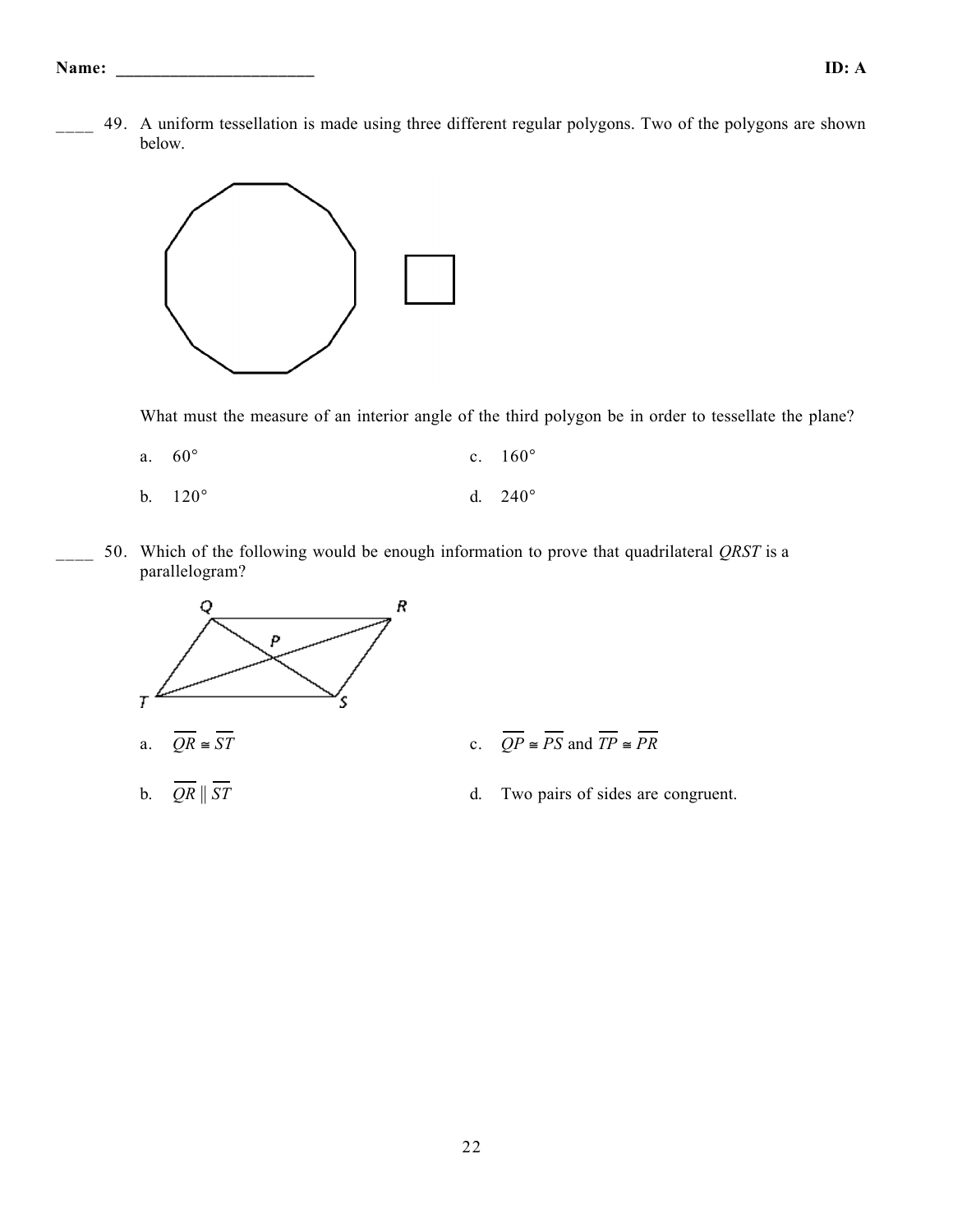51. What is the converse and the truth value of the converse of the following conditional statement?

If an angle is a right angle, then its measure is 90°.

- a. If an angle is NOT a right angle, then its measure is 90°. False
- b. If an angle is NOT a right angle, then its measure is NOT 90°. True
- c. If an angle has a measure of 90°, then it is a right angle. False
- d. If an angle has a measure of 90°, then it is a right angle. True
- 52. In the figure below,  $\overline{NP}$  is the altitude drawn to the hypotenuse of  $\triangle MNO$ .



If  $NP = 9$  and  $MP = 15$ , what is the length of *OP*?

- a. 7.2
- b. 6.2
- c. 5.4
- d. 4.8

53. What is the value of  $x$ ?

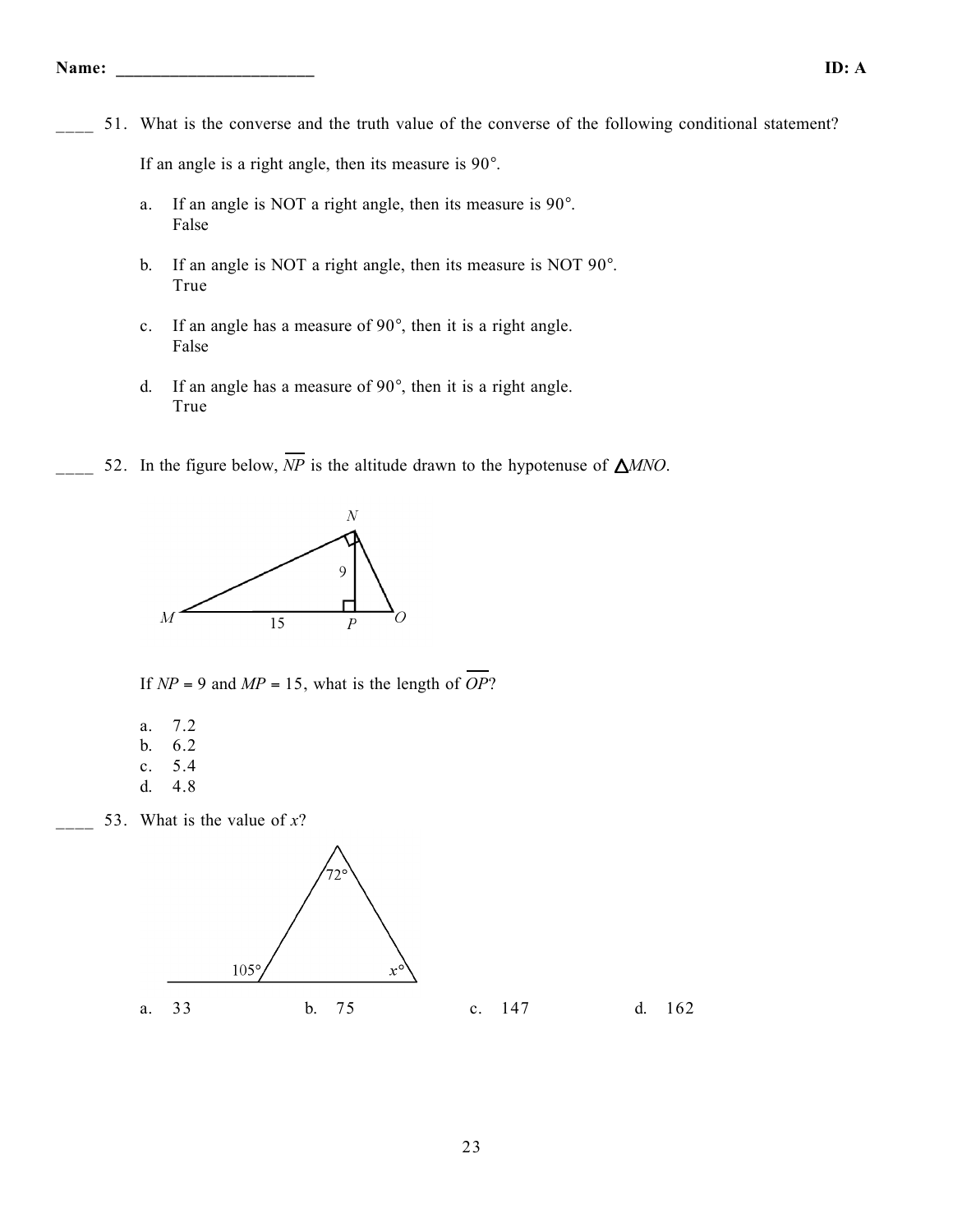\_\_\_\_ 54. What is the measure of ∠*VXW*?



55. The vertices of the trapezoid is represented by  $A(4a, 4b)$ ,  $B(4c, 4b)$ , and  $C(4d, 0)$ . What is the midpoint of the midsegment of the trapezoid?

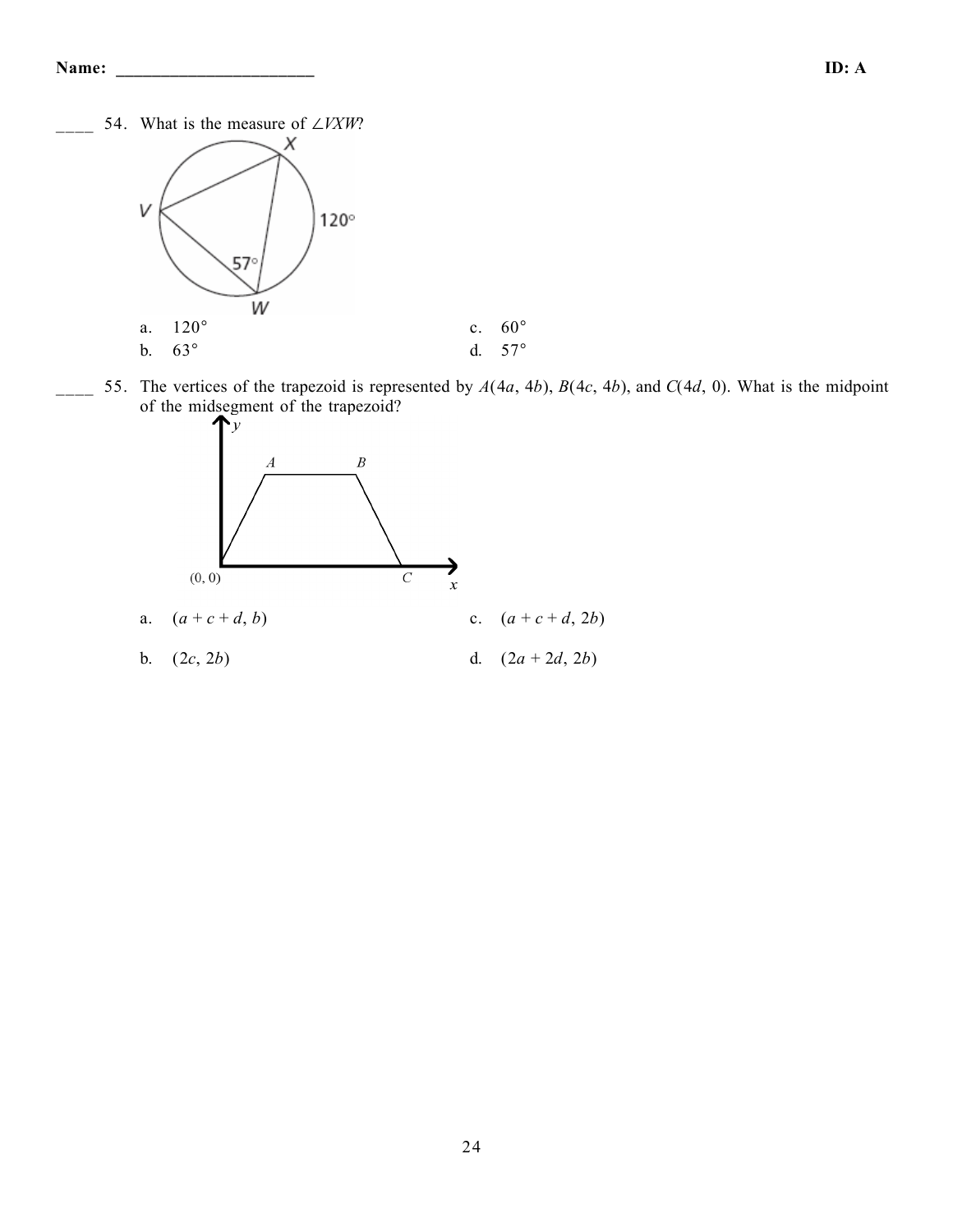# **Geometry EOC Practice Test #1 Answer Section**

### **MULTIPLE CHOICE**

| 1. ANS: C  | PTS: 1 STA: MA.912.D.6.2                        |  |                              |  |                                                               |
|------------|-------------------------------------------------|--|------------------------------|--|---------------------------------------------------------------|
|            | 2. ANS: B PTS: 1 STA: MA.912.G.4.6              |  |                              |  |                                                               |
|            | 3. ANS: C PTS: 1 STA: MA.912.G.2.5              |  |                              |  |                                                               |
|            | 4. ANS: B PTS: 1 DIF: Moderate REF: Geom: 6-6   |  |                              |  |                                                               |
|            | STA: MA.912.D.6.4   MA.912.G.3.4   MA.912.G.8.5 |  |                              |  |                                                               |
|            | 5. ANS: D PTS: 1 DIF: Low REF: Geom: 2-3        |  |                              |  |                                                               |
|            | STA: MA.912.D.6.2                               |  |                              |  |                                                               |
|            | 6. ANS: A PTS: 1 DIF: Low REF: Geom: 2-3        |  |                              |  |                                                               |
|            | STA: MA.912.D.6.2                               |  |                              |  |                                                               |
|            | 7. ANS: C PTS: 1 DIF: Low REF: Geom: 11-2       |  |                              |  |                                                               |
|            | STA: MA.912.G.2.5                               |  |                              |  |                                                               |
|            | 8. ANS: A PTS: 1 STA: MA.912.G.2.3              |  |                              |  |                                                               |
|            | 9. ANS: B PTS: 1 STA: MA.912.G.2.3              |  |                              |  |                                                               |
|            | 10. ANS: C PTS: 1 STA: MA.912.G.2.5             |  |                              |  |                                                               |
|            | 11. ANS: B PTS: 1 STA: MA.912.G.6.4             |  |                              |  |                                                               |
|            | 12. ANS: D PTS: 1 STA: MA.912.G.2.3             |  |                              |  |                                                               |
|            | 13. ANS: B PTS: 1 STA: MA.912.G.7.5             |  |                              |  |                                                               |
|            | 14. ANS: B PTS: 1 STA: MA.912.G.2.2             |  |                              |  |                                                               |
|            | 15. ANS: A PTS: 1 STA: MA.912.G.1.1             |  |                              |  |                                                               |
|            | 16. ANS: D PTS: 1 STA: MA.912.G.1.3             |  |                              |  |                                                               |
|            | 17. ANS: A PTS: 1 STA: MA.912.G.6.6             |  |                              |  |                                                               |
|            | 18. ANS: D PTS: 1 STA: MA.912.G.3.4             |  |                              |  |                                                               |
|            | 19. ANS: B PTS: 1 STA: MA.912.G.1.1             |  |                              |  |                                                               |
|            | 20. ANS: B PTS: 1 DIF: Low REF: Geom: 1-7       |  |                              |  |                                                               |
|            | STA: MA.912.G.7.1                               |  |                              |  |                                                               |
|            | 21. ANS: C PTS: 1 STA: MA.912.G.3.3             |  |                              |  |                                                               |
|            | 22. ANS: B PTS: 1 STA: MA.912.G.5.4             |  |                              |  |                                                               |
|            | 23. ANS: B PTS: 1 DIF: Moderate REF: Geom: 6-1  |  |                              |  |                                                               |
|            | STA: MA.912.G.2.2                               |  |                              |  |                                                               |
|            | 24. ANS: A PTS: 1 STA: MA.912.T.2.1             |  |                              |  |                                                               |
|            | 25. ANS: B PTS: 1 DIF: Moderate REF: Geom: 1-3  |  |                              |  |                                                               |
|            | STA: MA.912.G.1.1                               |  |                              |  |                                                               |
|            |                                                 |  |                              |  | 26. ANS: A PTS: 1 DIF: Moderate REF: Geom: 2-1, 2-2, 3-1, 3-2 |
|            | STA: MA.912.G.8.4                               |  |                              |  |                                                               |
|            | 27. ANS: A<br>PTS: 1                            |  | STA: MA.912.T.2.1            |  |                                                               |
|            | 28. ANS: D PTS: 1                               |  | DIF: Moderate REF: Geom: 4-3 |  |                                                               |
|            | STA: MA.912.G.4.6                               |  |                              |  |                                                               |
| 29. ANS: B | PTS: 1                                          |  | STA: MA.912.G.7.5            |  |                                                               |
| 30. ANS: C | <b>PTS: 1</b>                                   |  | STA: MA.912.G.7.5            |  |                                                               |
| 31. ANS: D | <b>PTS:</b> 1                                   |  | STA: MA.912.T.2.1            |  |                                                               |